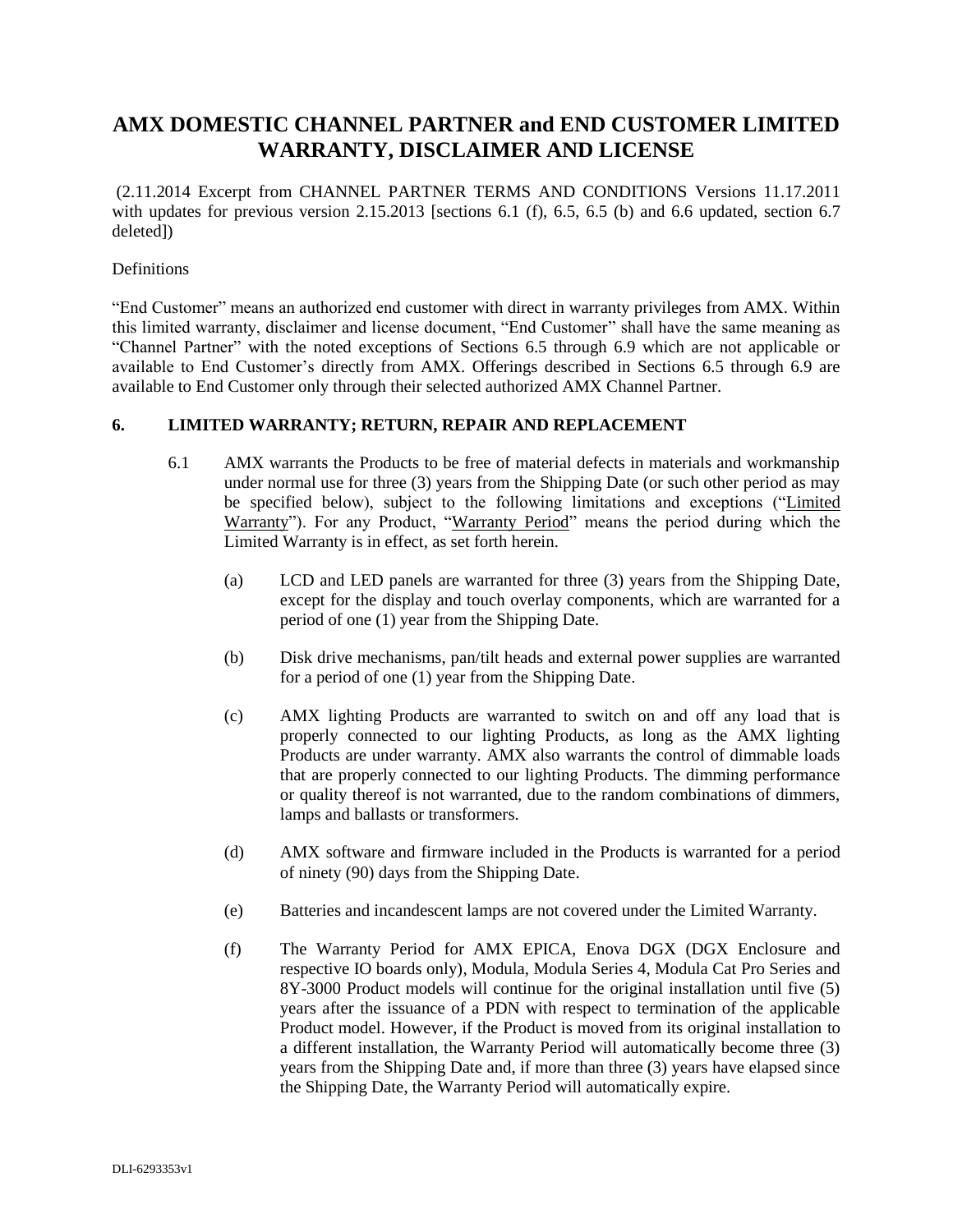- 6.2 Channel Partner's sole and exclusive remedy for breach of any Product warranties hereunder will be limited to (at AMX's option) either (i) return of the Products and repayment of their Net Price, or (ii) repair and replacement of defective parts of the Products. In addition, the Limited Warranty is subject to the following terms, conditions and limitations.
	- (a) The Limited Warranty does not apply to (1) any Product that has been modified, altered or repaired by an unauthorized agent or improperly transported, stored, installed, used or maintained, (2) damage caused by acts of nature, including flood, erosion or earthquake or (3) damage caused by a sustained low or high voltage or by a low or high voltage disturbance, including brownouts, sags, spikes or power outages.
	- (b) The Products contain certain hardware and firmware components obtained from third-party suppliers ("Third Party Components"). The Limited Warranty does not apply to the Third-Party Components, except that:
		- (1) To the extent permitted by AMX's contracts with the suppliers of the Third-Party Components, AMX shall pass through to Channel Partner all warranties such suppliers make to AMX regarding the operation of the Third Party Components; and
		- (2) AMX warrants that, during the Warranty Period, all AMX-developed components of the Products will interface and function properly with the Third Party Components so long as the Third Party Components operate as warranted by the third-party supplier.
	- (c) OTHER THAN THE LIMITED WARRANTY EXPRESSLY SET FORTH HEREIN, AMX MAKES NO OTHER WARRANTIES, EXPRESS, IMPLIED, WRITTEN, ORAL OR STATUTORY, INCLUDING ANY IMPLIED WARRANTIES OF MERCHANTABILITY OR FITNESS FOR A PARTICULAR PURPOSE AND ANY WARRANTIES OTHERWISE ARISING FROM A COURSE OF DEALING, COURSE OF PERFORMANCE OR USAGE OF TRADE. AMX RESERVES THE RIGHT TO MODIFY OR DISCONTINUE DESIGNS, SPECIFICATIONS, WARRANTIES, PRICES, AND POLICIES WITHOUT NOTICE.
- 6.3 All Products returned to AMX require a return material authorization (" $RMA$ ") number. The RMA number should be requested from the AMX RMA department. The RMA number must be clearly marked on the outside of each box containing Product to be returned. The RMA is valid until thirty (30) days after issuance, at which time the RMA will be cancelled. Any shipments received that are not consistent with the RMA, or after the RMA has been cancelled, will be refused. AMX is not responsible for Products returned without a valid RMA number.
	- (a) Subject to the terms, conditions and limitations set forth herein, AMX will, at no cost to Channel Partner, repair any material Product defect due to materials or workmanship issues reported during the applicable Warranty Period.
	- (b) Channel Partner is responsible for in-bound freight and AMX is responsible for out-bound ground freight expenses. AMX will complete the repair and ship the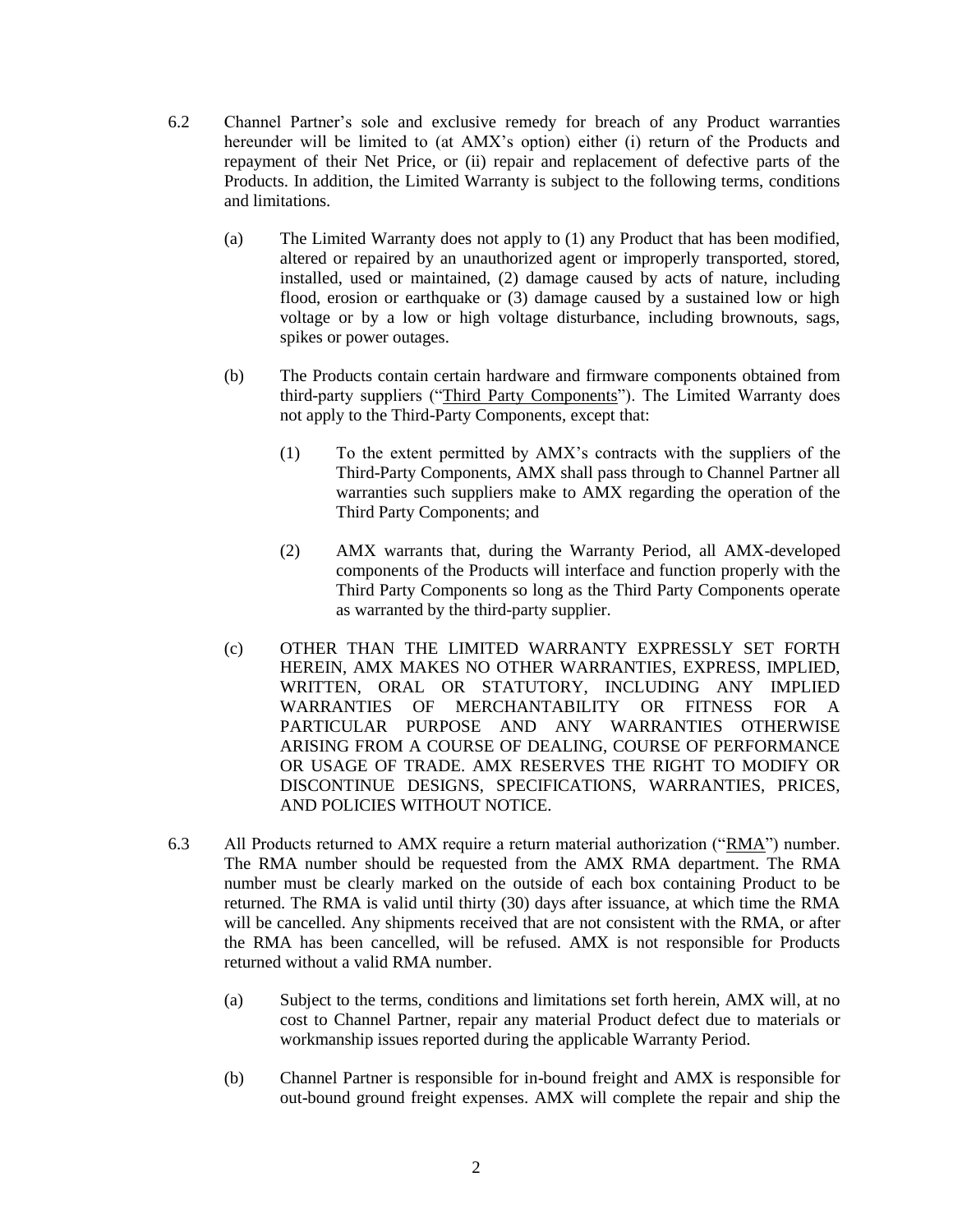Product within five (5) business days after AMX's receipt of the Product, unless AMX has provided notice within that period that the repair cannot be completed within five (5) business days.

- (c) The Warranty Period for Products repaired will be ninety (90) days from Shipping Date or the balance of the original Product's Warranty Period, whichever is greater.
- (d) Products that are returned and exhibit signs of damage or unauthorized use will be processed under the non-warranty repair policy set forth in Section 6.4.
- (e) AMX will continue to provide warranty repair services for the remainder of the applicable Warranty Period for Products discontinued or replaced pursuant to AMX's issuance of a Product discontinuance notice ("PDN").
- 6.4 Products that do not qualify to be repaired under the warranty repair policy set forth in Section 6.3 due to expiration of the Warranty Period, misuse, unauthorized use or failure to meet any of the other conditions set forth herein may be repaired under the terms of this Section 6.4 ("Non-Warranty Repair").
	- (a) Non-Warranty Repair is a billable service.
	- (b) Products repaired under this Section 6.4 will carry a Limited Warranty on material and workmanship for ninety (90) days after the applicable Shipping Date.
	- (c) AMX will notify Channel Partner of the cost of repair, if the cost is greater than the Standard Repair Fee, within five (5) days after receipt. The "Standard Repair Fee" is the amount specified as such at AMX.com at the time the Product is received. All Non-Warranty Repairs are subject to an evaluation fee, also specified at AMX.com, which will be payable if Channel Partner chooses not to go ahead with the repair.
	- (d) Channel Partner must provide a Purchase Order for Products returned for Non-Warranty Repair, or credit card number, within five (5) days after notification from AMX, or the Product will be returned to Channel Partner at Channel Partner's expense.
	- (e) Channel Partner will be responsible for in-bound and out-bound freight expenses for all Non-Warranty Repairs.
	- (f) Each Non-Warranty Repair is subject to AMX's prior approval on a case-by-case basis. Products approved for Non-Warranty Repair will be repaired within ten (10) business days after Channel Partner is notified of AMX's approval of the Non-Warranty Repair, unless AMX has provided notice within that period that the repair cannot be completed within ten (10) business days.
	- (g) Products that are not approved for Non-Warranty Repair will be returned to Channel Partner at Channel Partner's expense.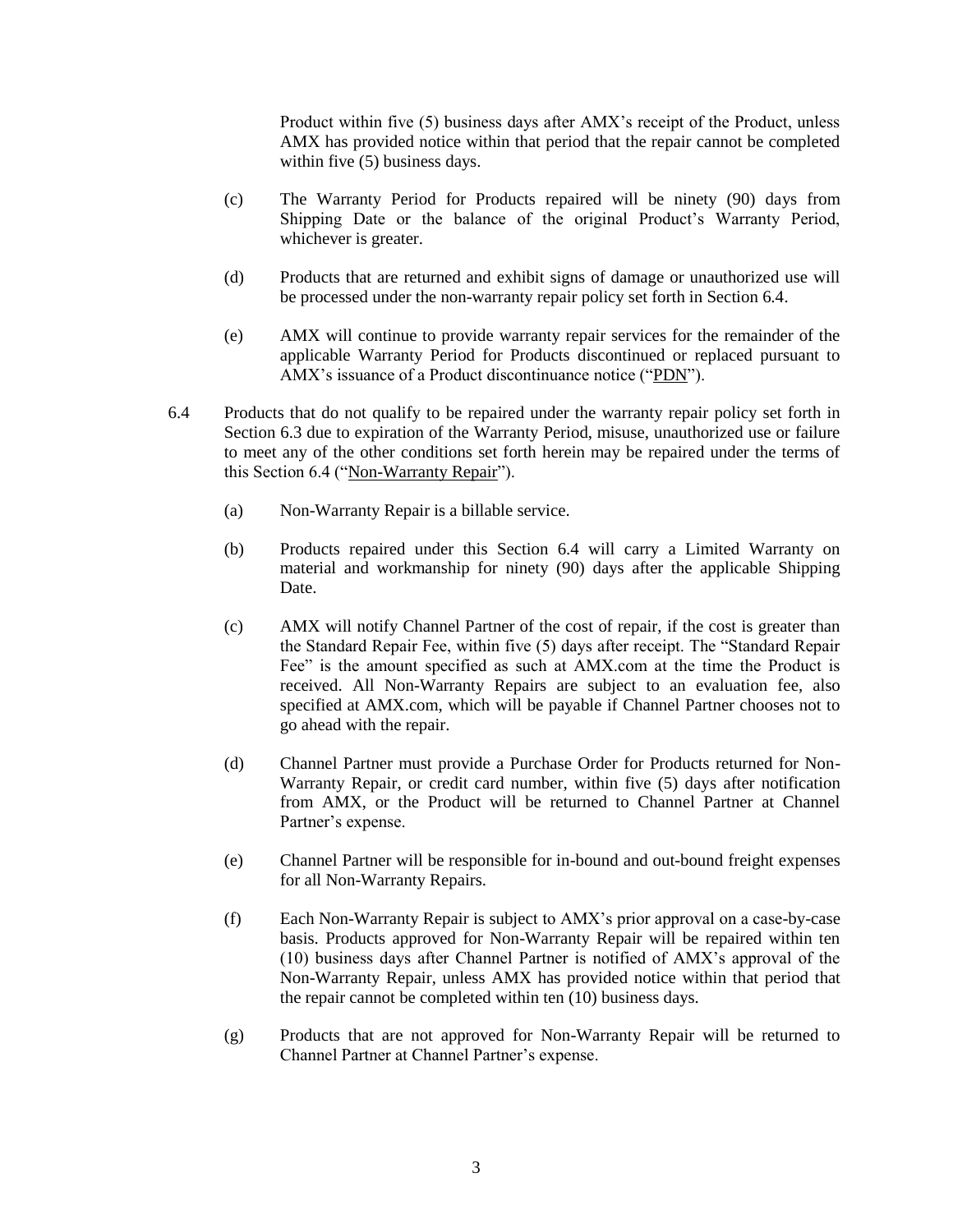- 6.5 Advance Replacement Policy Within 6 Months. Subject to the following terms and conditions, if a material Product defect due to materials or workmanship issues is reported during the first six (6) months of the Warranty Period, in addition to any repair services to which Channel Partner may be entitled under Section 6.3, subject to availability, Channel Partner may receive a replacement for the Product ("Advance Replacement").
	- (a) To help maintain Channel Partner and AMX records, a Purchase Order for the Advance Replacement will be required from Channel Partner.
	- (b) Within one (1) business day after AMX's receipt of a Purchase Order for an Advance Replacement during the first six (6) months of the Warranty Period, if an Advance Replacement is available, AMX will ship the Advance Replacement by reputable priority courier service.
	- (c) Channel Partner will be invoiced only for the price of the Advance Replacement, but not the freight.
	- (d) Subject to the terms and conditions of Section 6.2, AMX will issue an RMA for the defective Product.
	- (e) To be eligible for credit against amounts paid for an Advance Replacement, Channel Partner must return the defective Product at its expense within thirty (30) days after issuance of the RMA.
	- (f) A credit will be applied to Channel Partner account within fifteen (15) business days after receipt and verification of the defective Product. The actual amount of credit will be determined by AMX based on the condition and completeness of the Product returned.
	- (g) AMX will continue to provide Advance Replacement support, per the abovementioned guidelines, for a Product that has been discontinued via a PDN. However, after a Product is discontinued, AMX has sole discretion as to whether the Advance Replacement provided is a replacement for the Product originally purchased or a new Product that has replaced it.
- 6.6 Advance Replacement Policy  $-7$  to 12 Months. If a material Product defect due to materials or workmanship issues is reported after the first six (6) months of the Warranty Period, but before the earlier of twelve (12) months after the Shipping Date or the end of the Warranty Period, subject to availability, an Advance Replacement may be provided under the same terms and conditions as set forth in Section 6.5; provided that Channel Partner will be charged a non-refundable fee equal to twenty percent (20%) of the price of the Advance Replacement.
- 6.7 Channel Partner may, during the first six (6) months of the applicable Warranty Period, return any Product purchased hereunder and receive a credit under the following terms and conditions.
	- (a) The credit will initially be determined as set forth below, but will be reduced based on the physical condition and completeness of the returned components by such amount as determined by AMX in its sole discretion. The credit will be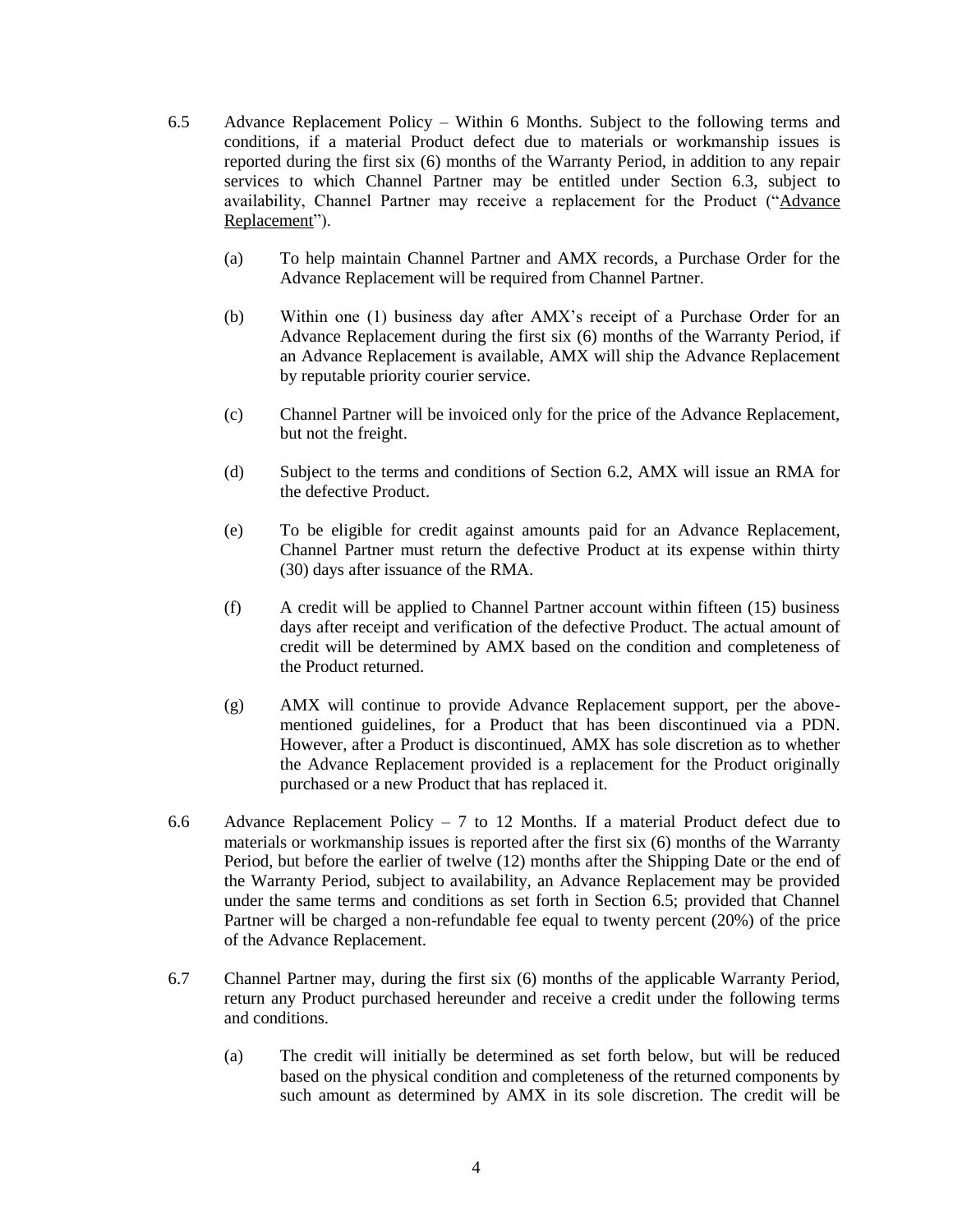applied to Channel Partner account within fifteen (15) business days after receipt and verification of the returned Product.

- (1) The maximum credit for a Product returned within the three (3) month period beginning on the Shipping Date will be eighty-five percent (85%) of the original Net Price, if the Product has not been opened. For Product returned in such timeframe that has been opened, the maximum credit will be seventy-five percent (75%) of the original Net Price.
- (2) The maximum credit for a Product returned after the above three (3) month period but within six (6) months after the Shipping Date will be seventy-five percent (75%) of the original Net Price, if the Product has not been opened. For Product returned in such timeframe that has been opened, the maximum credit will be forty-five percent (45%) of the original Net Price.
- (b) AMX reserves the right to disallow any returns of Product for credit after the issuance of a PDN by AMX for such Product. A PDN will be effective upon publication, including by posting of the PDN at AMX.COM.
- 6.8 If Channel Partner is designated as a "Platinum Partner" or "Platinum + Partner" in the Registration, then Section 6.8 will be subject to the following exceptions:
	- (a) The maximum credit for a Product returned within the three (3) month period beginning on the Shipping Date will be one hundred percent (100%) of the original Net Price, if the Product has not been opened. For Product returned in such timeframe that has been opened, the maximum credit will be eighty-five percent (85%) of the original Net Price.
	- (b) The maximum credit for a Product returned after the above three (3) month period but within six (6) months after the Shipping Date will be eighty-five percent (85%) of the original Net Price, if the Product has not been opened. For Product returned in such timeframe that has been opened, the maximum credit will be seventy-five percent (75%) of the original Net Price.

## **11. SOFTWARE LICENSE**

- 11.1 Subject to the terms of this Agreement (including any restrictions set forth in the Registration), AMX hereby grants Channel Partner a non-exclusive, non-transferable license, within the territory specified in the Registration (or worldwide if none is specified), to use the Licensed Software, in object code form only, solely for purposes of demonstrating and marketing Products to potential purchasers and for providing Product support to End Users of the Products. "Licensed Software" means all software provided by AMX hereunder (including software and firmware embedded in the Products and custom software, including the encoding of graphical images for specific Solutions), including any subsequent modifications, enhancements, improvements or updates provided hereunder.
- 11.2 Subject to the terms of this Agreement (including any restrictions set forth in the Registration), AMX hereby grants Channel Partner a non-exclusive, non-transferable license, within the territory specified in the Registration (or worldwide if none is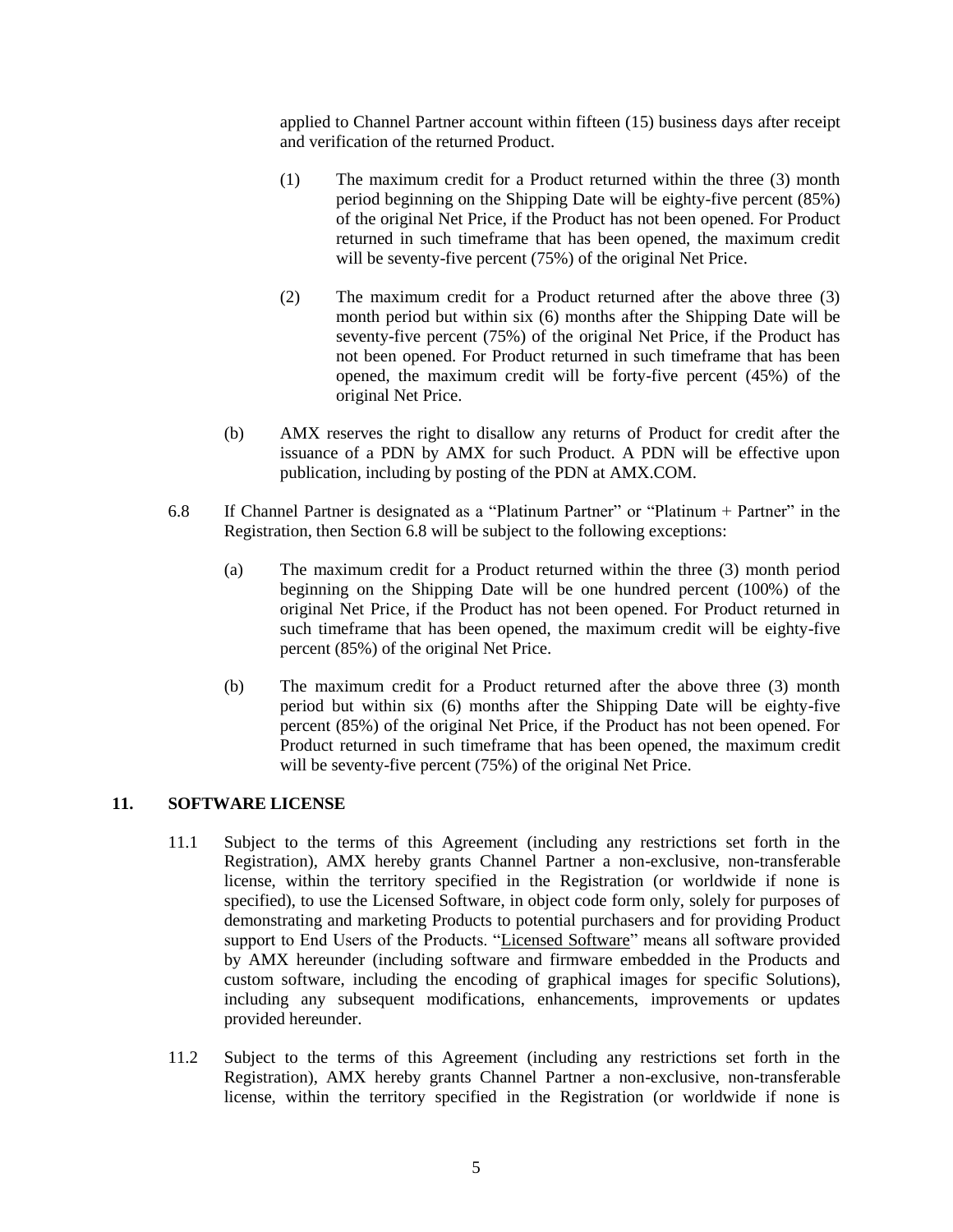specified), to grant sublicenses to End Users to use the Licensed Software, in object code form only, solely as necessary to operate and use of the applicable Product with which the Licensed Software is provided ("End User Licenses"). Each End User License will be in writing and will, at a minimum, provide that:

- (a) The Licensed Software is licensed, not sold. AMX and its suppliers retain all copyrights and other intellectual property rights in and to the Licensed Software. End User may not create derivative works of the Licensed Software.
- (b) End User shall not, and shall not permit any third party to, disclose, display, loan, publish, transfer (whether by sale, assignment, exchange, gift, operation of law or otherwise), license, sublicense or otherwise disseminate the Licensed Software. End User shall not reverse engineer, decompile, or disassemble the Licensed Software.
- (c) End User may not make copies of the Licensed Software other than as reasonably required for backup or archival purposes.
- (d) The Licensed Software is provided with RESTRICTED RIGHTS. Use, duplication, or disclosure by the government is subject to restrictions as set forth in subparagraph  $(c)(1)(ii)$  of The Rights in Technical Data and Computer Software clause at DFARS 252.227-7013 or subparagraphs (c)(1) and (2) of the Commercial Computer Software Restricted Rights at 48 CFR 52.227-19, as applicable.
- 11.3 If Channel Partner is designated a Distributor in the Registration, then subject to the terms of this Agreement (including any restrictions set forth in the Registration), AMX hereby grants Channel Partner a non-exclusive, non-transferable license, within the territory specified in the Registration (or worldwide if none is specified), to grant sublicenses to its dealers to use the Licensed Software, in object code form only, solely for purposes of demonstrating and marketing Products to potential purchasers and providing Product support to End Users.
- 11.4 Channel Partner will comply with the restrictions set forth in this Section 11.4 and, if Channel Partner is designated a Distributor in the Registration, will cause its dealers to comply with these restrictions.
	- (a) The Licensed Software will be used only by Channel Partner and only for the purposes expressly set forth in this Agreement. Channel Partner shall provide access to the Product solely to those of its full time employees or sub-contractors who require such access for the purposes set forth in this Agreement, so long as Channel Partner advises each such employee or sub-contractor of the confidentiality and other obligations set forth in this Agreement. Notwithstanding the foregoing, Channel Partner will remain liable to AMX for any failure to comply with this Agreement by its employees or sub-contractors.
	- (b) Except as may be necessary in connection with its use of the Product for the purposes set forth herein, Channel Partner shall not, and shall not permit any other person to, disclose, display, loan, publish, transfer (whether by sale, assignment, exchange, gift, operation of law or otherwise), license, sublicense, copy or otherwise disseminate the Licensed Software, in whole or in part, to any